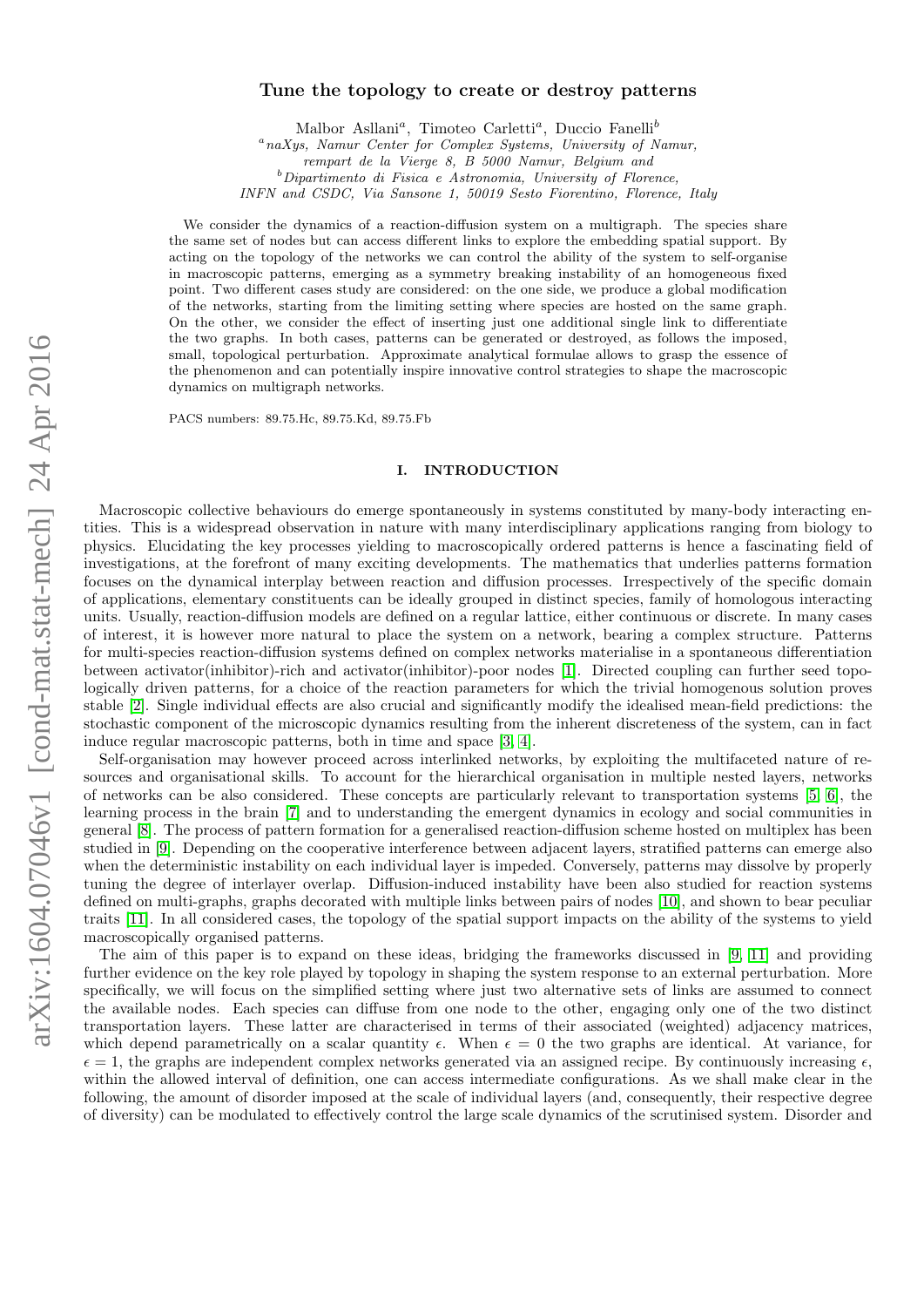diversity, as encoded in the scalar factor  $\epsilon$ , can make the patterns to emerge or, alternatively, fade away. Analytical estimates for the critical  $\epsilon$  are obtained by perturbatively characterising the spectrum of the multi-dimensional matrix that governs the linear dynamics of the system, close to the homogeneous solution. Patterns obtained for increasing  $\epsilon$  appear to progressively localise [\[12,](#page-10-11) [13\]](#page-10-12) on a subset of nodes, a phenomenon that eventually reflects the topological characteristics of the dominant eigenmode. In the second part of the paper, we consider an alternative formulation of the problem. The graphs that define the layers of the multigraph differ now by a single undirected edge, with given weight w. By tuning w, one can control the onset of the instability, as we shall prove analytically. Different topological controllers that act on the structural parameters of hosting network (nodes and edges), and their associated characteristics (weights), can be hence devised which interfere with the inherent ability of the system to self-organise in macroscopically ordered patterns. It is the heterogenous nature of the spatial support, and the non trivial coupling between adjacent layers, which instigate (or deter) the instability, an observation that can be in turn exploited to alter the fate of the system, without touching at its internal reactive dynamics, and thus providing a control strategy [\[14,](#page-10-13) [15\]](#page-10-14) for the onset or disruption of macroscopic patterns on complex networks.

The paper is organised as follows: in the next section the mathematical formalism is presented. In particular, we carry out a perturbative study of the spectrum of the multi-dimensional Jacobian matrix which governs the evolution of the perturbation, under the linear approximation. The issue of pattern localisation is also discussed. In Section 3, we make the two layers of the multi-graph distinct through insertion of a single additional link and provide analytical formulae to quantify its impact on the overall dispersion relation. The weight of the introduced link serves as a small parameter in carrying out a perturbative expansion. Finally, we sum up and conclude.

# II. REACTION-DIFFUSION EQUATIONS FOR MULTIGRAPH NETWORKS

Imagine two species to interact and diffuse on a multigraph [\[10\]](#page-10-9). For a sake of simplicity, we assume that each pair of nodes can be connected at most by a double link. Label with  $u_i$  and  $v_i$  the densities of the species on node i, and denote with  $\Omega$  the total number of nodes. The species undergo local reactions, via a standard activator-inhibitor scheme, and can diffuse among the nodes through the connecting links that are made available in the layer they belong to (see Fig. [1](#page-1-0) for a schematic representation).



<span id="page-1-0"></span>FIG. 1. A cartoon of a multigraph on the top of which the reaction-diffusion system evolves. The black circles denotes the nodes common to both species, blue links denotes the channels through which species u can move, while red links are the ones for the  $v$  species.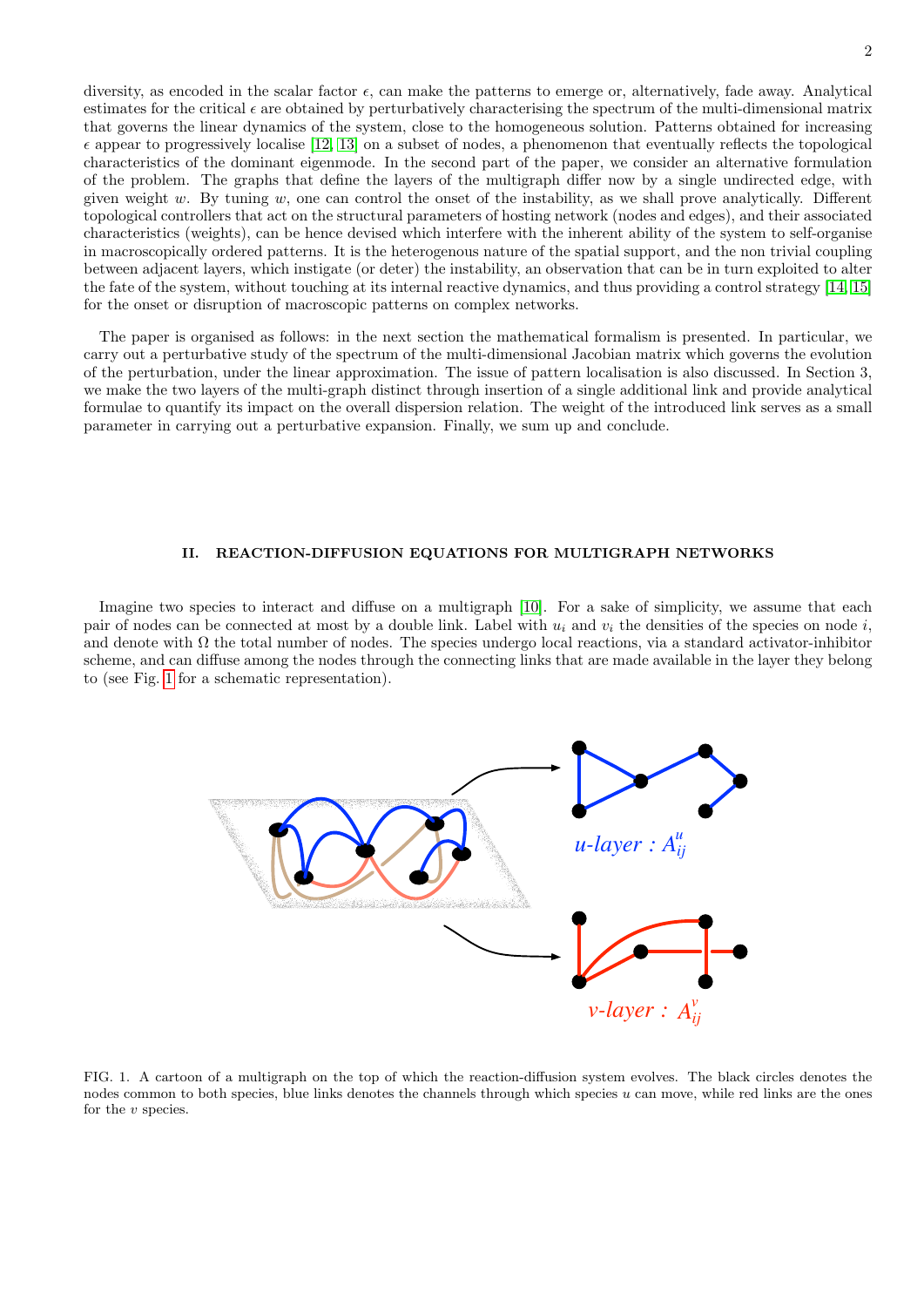Mathematically, we can cast the model in the following form:

<span id="page-2-0"></span>
$$
\dot{u}_i = f(u_i, v_i) + D_u \sum_{j=1}^{\Omega} L_{ij}^u u_j
$$
  

$$
\dot{v}_i = g(u_i, v_i) + D_v \sum_{j=1}^{\Omega} L_{ij}^v v_j
$$
 (1)

where f and g refer to the nonlinear reactions,  $\mathbf{L}^u$ , (resp.  $\mathbf{L}^v$ ) indicates the Laplacian matrix for the undirected network which defines the heterogeneous spatial support accessible to species  $u$  (resp.  $v$ ). More specifically, label with  $A_{ij}^x$  the (symmetric and weighted) adjacency matrix of the network explored by species  $x = u, v$ . Then the Laplacian operator reads  $L_{ij}^x = A_{ij}^x - k_i^x \delta_{ij}$ , where  $k_i^x = \sum_j A_{ij}^x$  is the degree of node *i*, referred to the layer x [\[1\]](#page-10-0). In the following we shall illustrate our results with reference to the celebrated Brusselator model. This amounts to setting  $f(u, v) = 1 - (b + 1)u + cu^2v$  and  $g(u, v) = bu - cu^2v$  where b, c are parameters of the model. The methodologies developed are however general and transcend the specific application here considered. Summing up, Eqs. [\(1\)](#page-2-0) define the general reaction-diffusion system on a multigraph network that we shall inspect in the rest of the paper. This formulation of the process was first proposed in [\[11\]](#page-10-10). In the following, we will discuss the conditions that underly the instability, by adapting to this reference framework the analytical techniques developed in [\[9\]](#page-10-8).

# A. The linear stability analysis: a perturbative approach

To determine the possible onset of the instability, following the scheme pioneered by A. Turing [\[16\]](#page-10-15), one has to preliminary require the existence of a stable homogeneous equilibrium, namely  $u_i = u^*$  and  $v_i = v^*$  for all  $i = 1, \ldots, \Omega$ . Non homogenous perturbation can turn unstable, as follows a symmetry breaking instability that reflects the non trivial interplay between reaction and diffusion terms. To shed light onto this issue, it is customary to perform a linear stability analysis of the non linear model [\(1\)](#page-2-0). By setting  $u_i = u^* + \delta u_i$ ,  $v_i = v^* + \delta v_i$  and linearising for small perturbation eventually yields:

<span id="page-2-1"></span>
$$
\begin{pmatrix}\n\dot{\delta u} \\
\dot{\delta v}\n\end{pmatrix} = \begin{pmatrix}\nf_u \mathbf{I}_{\Omega} + D_u L^u & f_v \mathbf{I}_{\Omega} \\
g_u \mathbf{I}_{\Omega} & g_v \mathbf{I}_{\Omega} + D_v L^v\n\end{pmatrix} \cdot \begin{pmatrix}\n\delta u \\
\delta v\n\end{pmatrix} =: \tilde{\mathcal{J}} \begin{pmatrix}\n\delta u \\
\delta v\n\end{pmatrix}
$$
\n(2)

where  $I_{\Omega}$  is the  $\Omega \times \Omega$  dimensional identity matrix. The matrix  $\tilde{\mathcal{J}}$  is the generalised Jacobian and it is formally defined via the latter equality:  $f_u$ ,  $f_v$ ,  $g_u$  and  $g_v$  stand for the partial derivatives of the reaction terms, evaluated at the homogeneous equilibrium  $(u^*, v^*)$ .

The stability of the null solution of [\(2\)](#page-2-1) can be assessed by solving the eigenvalue problem of the  $2\Omega \times 2\Omega$  matrix  $\bar{J}$ . In general this task cannot be achieved analytically and one has to resort to numerical methods. Our aim is to show that suitable perturbative techniques can be implemented to progress in the analytical characterisation of the conditions that underly the instability. More specifically, we assume that the adjacency matrices that characterises the independent layers of the multigraphs can be respectively written as  $A^u(\epsilon) = A^0 + \epsilon (A^1 - A^0)$  and  $A^v(\epsilon) =$  $A^0 + \epsilon (A^2 - A^0)$ , where  $\epsilon \in [0,1]$ .  $A_0$  specifies the topological characteristics of a network that the two species happen to share when  $\epsilon = 0$ . Conversely, for  $\epsilon \neq 0$ , species relocate in space following distinct routes, the differences being more pronounced as  $\epsilon$  approaches unit.  $A^1$  and  $A^2$  identify the graphs made available to species u and v, when  $\epsilon = 1$ . Starting from this setting, we will carry out a perturbative study of the spectral properties of matrix  $\tilde{J}$ , using  $\epsilon$  as a small parameter in the expansion. By enhancing the degree of diversity among layers, via  $\epsilon$ , one can either instigate or silence the instability, thus controlling the route towards the subsequent pattern formation.

Let us denote by  $L^0$  the Laplacian matrix of the "unperturbed" network  $A^0$ . Then  $L^u = L^0 + \epsilon(L^1 - L^0)$  and  $\mathbf{L}^v = \mathbf{L}^0 + \epsilon(\mathbf{L}^2 - \mathbf{L}^0)$ . Hence we can rewrite the matrix  $\tilde{\mathcal{J}}$  as follows

<span id="page-2-2"></span>
$$
\tilde{\mathcal{J}} = \begin{pmatrix} f_u \mathbf{I}_{\Omega} + D_u \mathbf{L}^0 & f_v \mathbf{I}_{\Omega} \\ g_u \mathbf{I}_{\Omega} & g_v \mathbf{I}_{\Omega} + D_v \mathbf{L}^0 \end{pmatrix} + \epsilon \begin{pmatrix} D_u \left( \mathbf{L}^1 - \mathbf{L}^0 \right) & \mathbf{0}_{\Omega} \\ \mathbf{0}_{\Omega} & D_v \left( \mathbf{L}^2 - \mathbf{L}^0 \right) \end{pmatrix} = \tilde{\mathcal{J}}_0 + \epsilon \mathcal{D}_0 , \tag{3}
$$

where  $\mathcal{D}_0$  is defined by the last equality. Consider  $\epsilon > 0$  to be small. One can therefore approximate the spectrum of  $\tilde{J}$  as a local perturbation of the spectrum of  $\tilde{J}_0$ , which is assumed known a priori. The method of analysis that we shall adopt follows the ideas developed in [\[9\]](#page-10-8) and detailed in the annexed Appendix [A.](#page-8-0)

Let us denote by  $\lambda_\alpha^{(0)}$  the eigenvalues of  $\tilde{J}_0$  for  $\alpha = 1, \ldots, 2\Omega; \, \psi_\alpha^{(0)}$  and  $\phi_\alpha^{(0)}$  stand for the corresponding right and left eigenvectors. Let us also assume, for simplicity, that the eigenvalues of  $\tilde{J}_0$  are distinct: we have hence a set of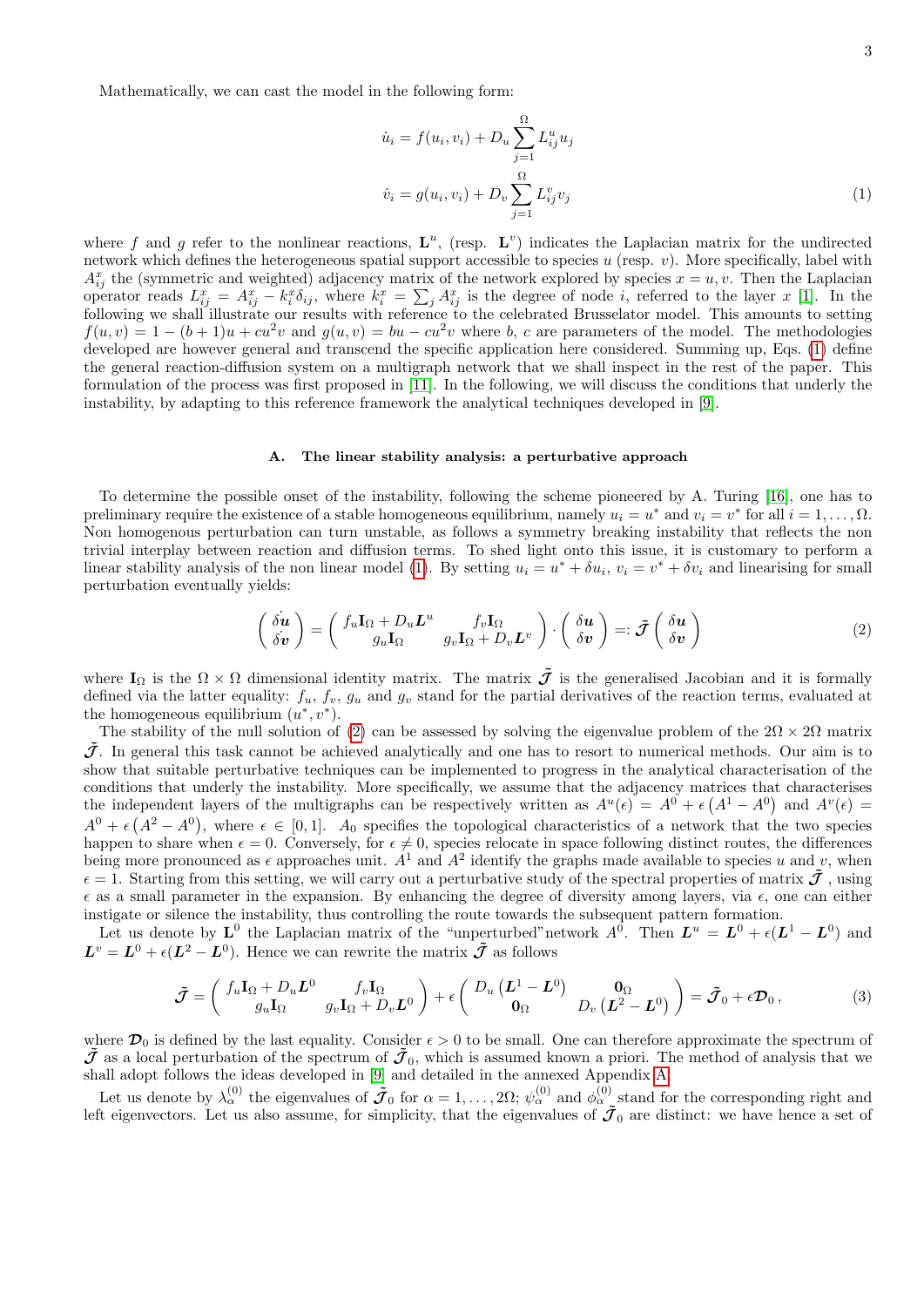linearly independent eigenvectors. This latter assumption can be relaxed, yielding more cumbersome computations that, however, do not add any further insight to the problem at hand [\[9\]](#page-10-8).

Let  $\tilde{\lambda}_{max}$  be the eigenvalue of  $\tilde{\mathcal{J}}$  with the largest real part. Assuming that the relative order of the eigenvalues is not affected by the imposed perturbation (otherwise one can easily compensate for such an effect), it is possible to trace back  $\tilde{\lambda}_{max}$  to the corresponding quantity  $\lambda_{max}^{(0)}$ , the eigenvalue of  $\tilde{J}_0$  with the largest real part. By denoting with  $\psi_{max}^{(0)}$  and  $\phi_{max}^{(0)}$  the right and left eigenvectors of  $\tilde{J}_0$  relative to  $\lambda_{max}^{(0)}$ , one can write:

<span id="page-3-0"></span>
$$
\tilde{\lambda}_{max} = \lambda_{max}^{(0)} + \epsilon \lambda_{max}^1 + \epsilon^2 \lambda_{max}^2 + \mathcal{O}(\epsilon^3) = \lambda_{max}^{(0)} + \epsilon \frac{(\phi_{max}^{(0)})^T \mathcal{D}_0 \psi_{max}^{(0)}}{(\phi_{max}^{(0)})^T \cdot \psi_{max}^{(0)}} - \epsilon^2 \frac{(\phi_{max}^{(0)})^T \mathcal{D}_0 \psi_{max}^{(1)}}{(\phi_{max}^{(0)})^T \cdot \psi_{max}^{(0)}} + \mathcal{O}(\epsilon^3),\tag{4}
$$

where the definition of  $\psi_{max}^{(1)}$  is given in the Appendix [A,](#page-8-0) together with a detailed derivation of the above formula. Observe that Eq.  $(4)$  contains first and second order corrections in  $\epsilon$ : high order corrections can be also computed, following the procedure described in Appendix [A](#page-8-0) (see also Fig. [2\)](#page-4-0).

The approximated expression [\(4\)](#page-3-0) opens up the perspective to assess the stability of the system versus  $\epsilon$ , for any choices of the arbitrary adjacency matrices  $A^0$ ,  $A^1$  and  $A^2$ . Assume for instance that patterns cannot develop for  $\epsilon = 0$ , namely when species u and v diffuse on the same network, as specified by the adjacency matrix  $A^0$ . This in turn implies  $\Re\lambda_{max}^{(0)} < 0$ , for  $\epsilon = 0$  ( $\Re(\cdot)$  selects the real part of (·)). This condition is met in Fig. [2\(](#page-4-0)a), for the Brusselator model. Here,  $A^0$  identifies a regular one dimensional lattice, with long-range links. In this example, we solely modify the network of the inhibitor species. This latter is in fact made to evolve on a graph which results from the linear combination of the lattice  $A^0$  and a Watts-Strogatz (WS) network  $A^2$ . As it is evident by direct inspection of Fig. [2](#page-4-0) (a), a modest diversification of the networks hosted on each layer suffices to drive the instability and opens the route to patterns development. The opposite scenario also holds true, as illustrated in Fig. [2\(](#page-4-0)b). Now the patterns are allowed when the species live on a shared regular lattice. If the activator network is modified via  $A<sup>1</sup>$ , a random graph generated with the Watts-Strogatz recipe, the system recovers stability for a suitable choice of the coupling parameter  $\epsilon$ . The accuracy of the analytical approximation sensibly depends on the inspected setting. In all cases, however, the theory enables us to foresee if the networks contamination will eventually drive the system unstable or if, conversely, it will restore the stability. Approximate values for the critical threshold  $\epsilon_c$  can be also obtained, as a straightforward consequence.

As an important remark, we notice that in deriving Eq. [\(4\)](#page-3-0) use has been made of the eigenvectors of the matrix  $\tilde{\mathcal{J}}_0$ . Alternatively, we could have employed the eigenbasis of  $\mathcal{L}_0$  yielding a formula similar to that proposed by [\[1\]](#page-10-0). In both cases, however, one has to study the spectral properties of a  $2\Omega \times 2\Omega$  matrix, a task that requires resorting to numerical methods.

The second order correction in Eq. [\(4\)](#page-3-0) requires determining the whole spectrum of the perturbed matrix. This information is implicitly stored in the correction term  $\lambda_{max}^{(1)}$ . By operating under the additional assumption that  $\lambda_{max}^{(0)}$ is much larger than other eigenvalues of the collection, one can obtain a simplified expression for  $\tilde{\lambda}_{max}$  which entirely relies on 0–th order quantities (see derivation in the Appendix [A\)](#page-8-0)

$$
\hat{\lambda}_{max}^2 = \frac{(\phi_{max}^{(0)})^T \mathcal{D}_0 (\lambda_{max}^{(0)} - \tilde{\mathcal{J}}_0)^{-1} \mathcal{D}_0 \psi_{max}^{(0)}}{(\phi_{max}^{(0)})^T \cdot \psi_{max}^{(0)}}
$$
\n(5)

This latter contains as particular case the approximation provided in [\[18,](#page-10-16) [19\]](#page-10-17), as discussed in the Appendix.

### III. LOCALISED PATTERNS

An interesting property of the reaction-diffusion system on multigraph is the presence of *localised patterns*. When the pattern is fully developed, the nodes of the networks can be ideally grouped into two sets: activator (resp. inhibitor) rich (resp. poor) and activator (resp. inhibitor) poor (resp. rich). The relative size of the groups is very different, and one in particular observes that the activators tends to accumulate in a few localised spots.

To illustrate this phenomenon, we again assume the unperturbed adjacency matrix  $A^0$  to identify a ring, a 1Dlattice with periodic boundary conditions. We set the parameters so that patterns  $\dot{a}$  la Turing can develop when the two species are diffusing on the same network, as specified by  $A^0$ , see Fig. [4](#page-6-0) panel a) where the concentration of the activator is depicted on each node. Patterns reflect the symmetry of the support which defines the spatial backbone of the model: a 5-fold periodic distribution is observed for this specific case study. When inhibitors are made to evolve on a network which loses progressively its inherent symmetry, as exemplified by the relation  $A^v(\epsilon) = A^0 + \epsilon (A^2 - A^0)$ , patterns get steadily localised and thus interest a limited subset of nodes. These facts can be appreciated in Fig[.4](#page-6-0)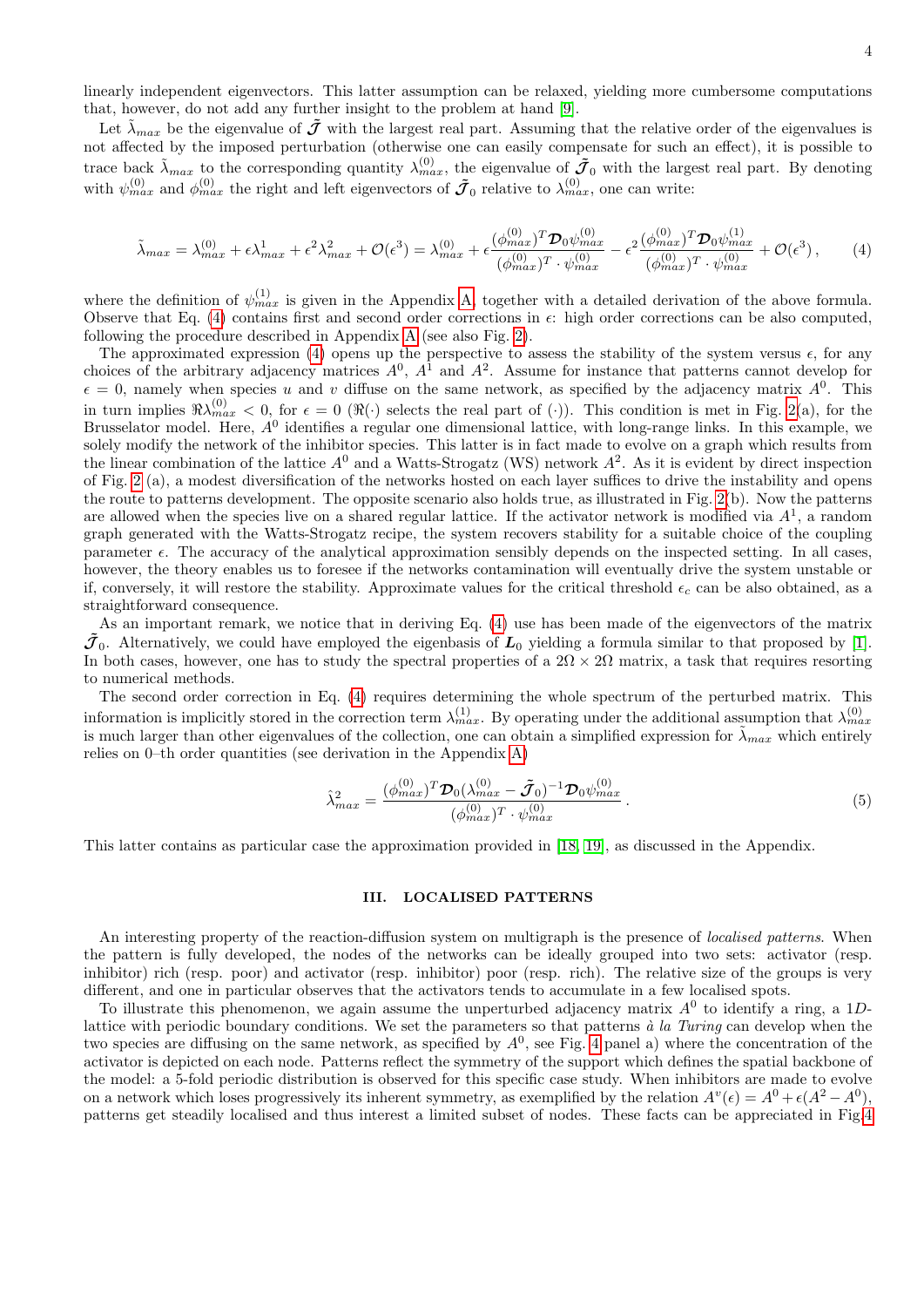

<span id="page-4-0"></span>FIG. 2. Dispersion relation for the multigraph. Panel a). Patterns do not exist when both species use the same network  $A^0$  (a ring made by  $N = 100$  nodes: each node is linked to its 3 closest neighbours on the left and on the right) while they emerge once the inhibitor is allowed to use different paths  $A^v(\epsilon) = A^0 + \epsilon (A^2 - A^0)$ ,  $\epsilon > 0$ , where  $A^2$  is a Watts-Strogatz [\[17\]](#page-10-18) networks obtained using  $N = 100$  nodes,  $\langle k \rangle = 6$  and a probability to rewire of  $p = 0.8$ . The activator species is always made to evolve on  $A^0$ . The reaction terms follow from the Brusselator model with parameters  $b = 8$ ,  $c = 26$ ,  $D_u = 1$ ,  $D_v = 7$ . Panel b). Patterns are present when both species share network  $A^0$ , as previously defined. The patterns are instead impeded when the network explored by the activator is made sufficiently different from that of the inhibitor, according to formula  $A^u(\epsilon) = A^0 + \epsilon (A^1 - A^0)$ . Here  $A^1$  is a realisation of a Watts-Strogatz [\[17\]](#page-10-18) network, obtained using  $N = 100$  nodes,  $\langle k \rangle = 6$  and a probability to rewire of  $p = 0.6$ . The Brusselator model is assumed with parameters  $b = 8$ ,  $c = 22$  and diffusion coefficients  $D_u = 1$ ,  $D_v = 7.1$ . In both panels the circles denote the numerically computed, hence exact, dispersion relation. This latter follows from the eigenvalues  $J$ , defined in Eq. [\(3\)](#page-2-2). The solid line (red on line) refers to the first order correction in the perturbative scheme, while the black dot-dashed line is computed from the second order solution given by Eq. [\(4\)](#page-3-0) .

panels b), c) and d), where the concentrations of the activator species is reported in each nodes, for increasing values of  $\epsilon$ .

Despite patterns formation is a non–linear process, one can trace back the pattern localisation to the spectral properties of matrix **J**, which appear to rule the dynamics of the system in the linear regime of the evolution. Let  $\psi_{max}$  be the right eigenvector of  $\tilde{J}$ , relative to the most unstable eigenvalue, i.e. the eigenvalue with largest positive real part. Denote with  $\psi_{u,max}$  the first  $\Omega$  components of  $\psi_{max}$ , namely the components associated to u. The entries of  $\psi_{u,max}$  are plotted in Fig[.4](#page-6-0) : the external black circle sets the zero. Negative values appear in shades from blue–light to blue and are trapped inside the ring. Positive elements of  $\psi_{u,max}$  extend beyond the reference ring and are coloured in red-yellow. The larger  $\epsilon$  (i.e. the more disordered the network which hosts the inhibitors) the more localised the eigenvectors [\[1,](#page-10-0) [20,](#page-10-19) [21\]](#page-10-20). A strong correlation is seen between positive components of the most unstable eigenvectors and the region dense in activators. Similarly, negative components of  $\psi_{u,max}$  are associated to nodes depleted in activator content. By increasing  $\epsilon$  the correlation gets even more significant.

## IV. CONTROL THE INSTABILITY BY INSERTING A SINGLE WEIGHTED LINK

In the previous section, we considered the case where all the links are simultaneously, but modestly, changed by varying the value of  $\epsilon$ . We now turn to consider a different scenario. As before, the two species are initially assumed to evolve on the same network. Then we allow the creation of just one weighted link, in one of the layers. More precisely,  $A^u$  and  $A^v$  differ due to the insertion of just one individual undirected edge, with weight  $w \in [0,1]$ . We will hereafter show that such a punctual modification maybe sufficient to induce the creation of patterns, that are impeded when w is set to zero. Conversely, patterns which can develop when  $w = 0$  can be deterred when the additional link is switched on. In short, our method configures as a veritable strategy to control the ability of the system to self-organise at the macroscopic level. As a matter of fact, we will also determine the nodes which, upon insertion, are predicted to return the most important modification of the pre-existing conditions.

In the following, we shall assume that species u explores an assigned network, characterised by the adjacency matrix  $A^0$ . Species v is instead associated to the network described by the adjacency matrix  $A^0 + T^{(ij)}$ , i.e. the same network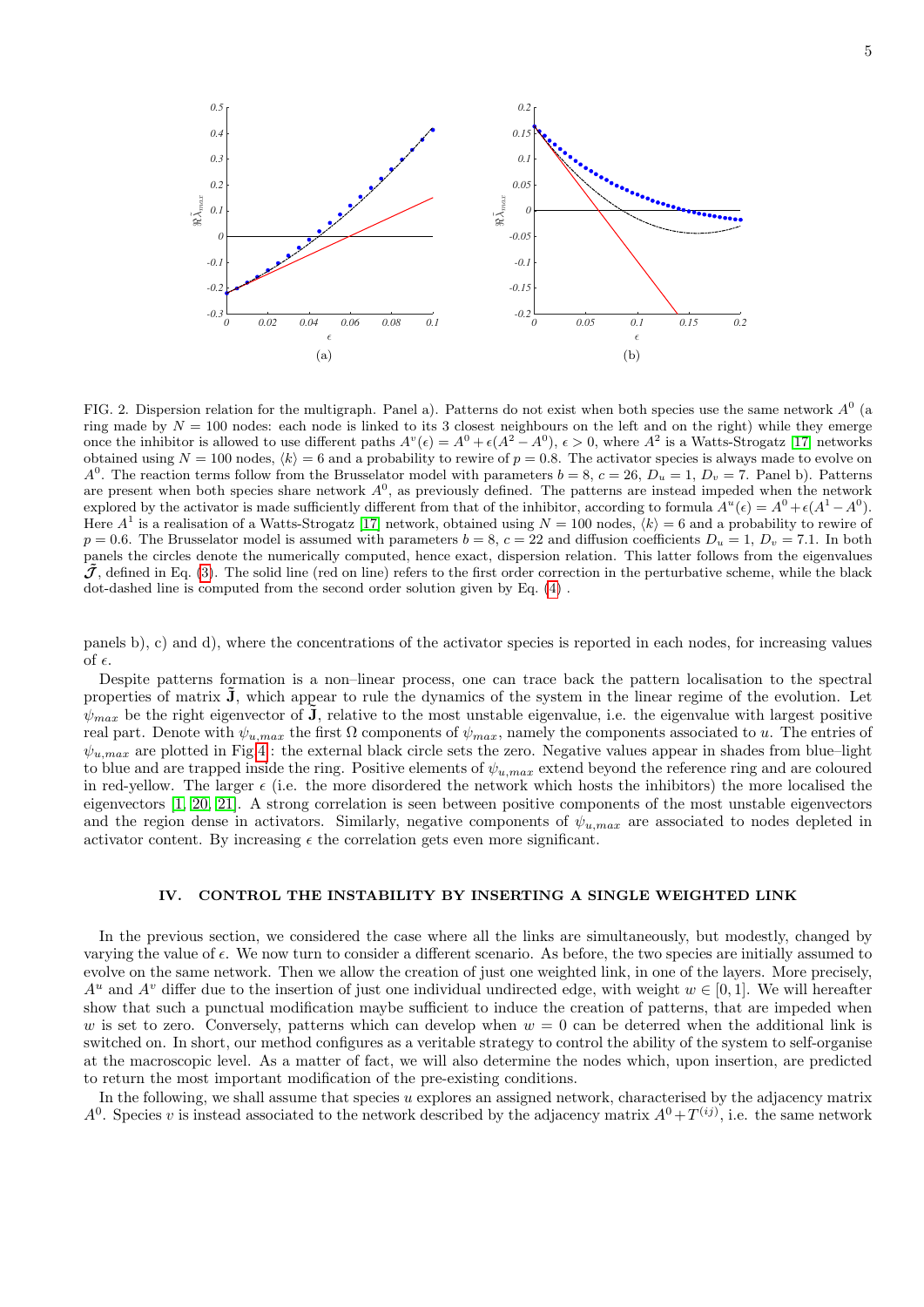

FIG. 3. Patterns in a multigraph. In the panel a) we report the concentration for the activator species and its network (red links)  $A^u$ . In the panel b) we shown the concentration of the inhibitor with the corresponding network (blue links)  $A^v$ . In both cases the concentration of the species is normalised to the corresponding equilibrium values (that is  $u_i/u^*$  and  $v_i/v^*$ ) and plotted with an apt colour code. The parameters for the Brusselator model are  $b = 8$ ,  $c = 10$  and the diffusion coefficients are  $D_u = 1$  and  $D_v = 10$ . The networks  $A^u$  and  $A^v$  are the same used in Fig. [2](#page-4-0) for the corresponding species with a value of  $\epsilon = 1$ . One can appreciate the differentiation of the nodes content, rich nodes in the amount of u are poor in  $v$ , and vice-versa.

on which u is confined with the additional inclusion of an undirected extra link  $(ij)$ . Then, Eq. [\(3\)](#page-2-2) rewrites

$$
\tilde{\mathcal{J}} = \begin{pmatrix} f_u \mathbf{I}_{\Omega} + D_u \mathbf{L}^0 & f_v \mathbf{I}_{\Omega} \\ g_u \mathbf{I}_{\Omega} & g_v \mathbf{I}_{\Omega} + D_v \mathbf{L}^0 \end{pmatrix} + \begin{pmatrix} \mathbf{0}_{\Omega} & \mathbf{0}_{\Omega} \\ \mathbf{0}_{\Omega} & w D_v \mathbf{L}_T \end{pmatrix} = \tilde{\mathcal{J}}_0 + w D_v \mathcal{T}_0 ,
$$
\n(6)

where  $L_T$  is the Laplacian associated to matrix T, whose elements are all identical to zero, except for the element of position (ij), and its symmetric homologue (ji) which are set to one. The  $2\Omega \times 2\Omega$  matrix  $\mathcal{T}_0$  is defined by the last equation. Here, self-loops are not admitted, hence  $i \neq j$ . Moreover, multilinks are not allowed for. This in turn implies that an edge between nodes labeled i and j (the non trivial element of matrix  $T$ ) can be drawn, only if it did not exist in the original formulation of  $A^0$ , namely  $A_{ij}^0 = 0$ . As anticipated, we are interested in assessing how the newly inserted edge modifies the inherent ability of the system to give rise to self-organised patterns. The produced effect will heavily depend on the selected pair of nodes, and their combined topological features. To progress in the analysis we will make use of a perturbative approach to the study of the modified dispersion relation. In particular, the weight w will serve as small parameter in the expansion. The formula reported below is obtained by arresting the expansion, at the first perturbative order. Higher order terms can be accounted for, as follow the strategy outlined in the preceding Section.

Introduce now the following notation. Given any vector  $\vec{x} \in \mathbb{R}^{2\Omega}$ , then we define  $\vec{x}_u = (x_1, \ldots, x_\Omega)$  and  $\vec{x}_v =$  $(x_{\Omega+1},\ldots,x_{2\Omega})$  such that  $\vec{x} = (\vec{x}_u, \vec{x}_v)$ . Hence, the insertion of the undirected link  $(ij)$  will materialise in a modified dispersion relation which reads:

<span id="page-5-0"></span>
$$
\tilde{\lambda}_{max} = \lambda_{max}^{(0)} + w\lambda_{max}^1 + \mathcal{O}(w^2) = \lambda_{max}^{(0)} + wD_v \frac{(\phi_{v,max}^{(0)})_i(\psi_{v,max}^{(0)})_j}{(\phi_{max}^{(0)})^T \cdot \psi_{max}^{(0)}} + \mathcal{O}(w^2) \,,\tag{7}
$$

that is only the *i*-th component of the *v*-split part of the left eigenvector,  $(\phi_{v,max}^{(0)})_i$ , and the *j*-th component of the v-splitted part of the right eigenvector,  $(\psi_{v,max}^{(0)})_j$ , associated to  $\lambda_{max}^{(0)}$  enters the first order correction term.

Assume that patterns cannot develop for  $w = 0$ , i.e. when both species are evolving on exactly the same network, as specified by the adjacency matrix  $A^0$ . We have therefore,  $\Re\lambda_{max}^0 < 0$ . We also require  $\Re\lambda_{max}^0$  to be small enough, for the perturbative scheme devised above to accurately signal possible instabilities, byproduct of the newly inserted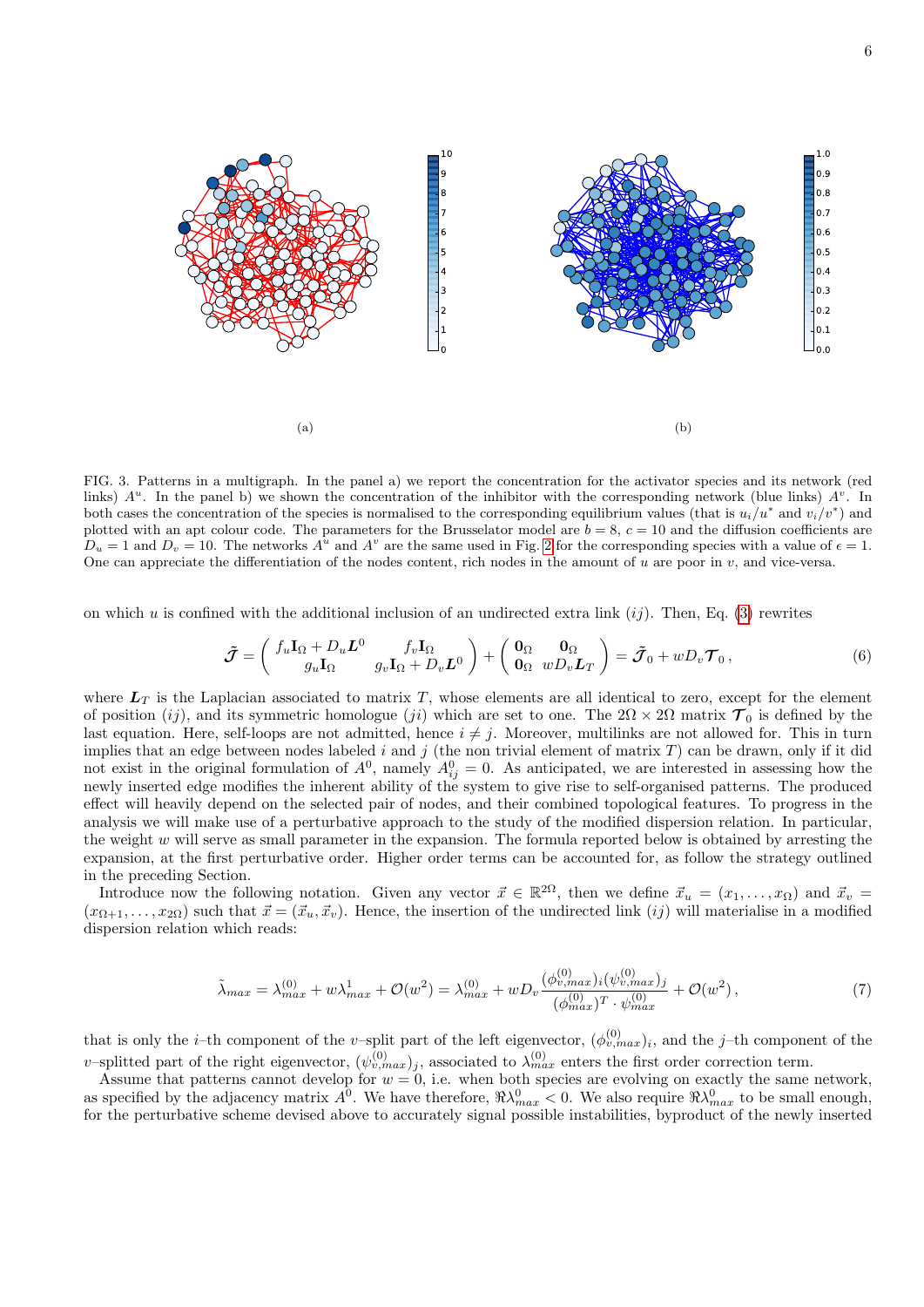

<span id="page-6-0"></span>FIG. 4. Localised patterns. The periodic patterns on a 1D-lattice are destroyed once inhibitors are allowed to use a disordered network to move among the nodes. The activators always diffuse on the regular ring, specified by the adjacency matrix  $A<sup>0</sup>$ . In all panels, we report the asymptotic concentration of activators. Panel a): The initial configuration,  $\epsilon = 0$ . A<sup>0</sup> represents a 1D-ring. The activator shows a regular pattern, of period 5 (the same holds true for the inhibitor). Panel b): the inhibitors diffuse on a modified networks  $A^v(\epsilon) = A^0 + \epsilon(A^2 - A^0)$  with  $\epsilon = 0.05$ . Here  $A^2$  is a is a Newman-Watts network [\[22\]](#page-10-21) with  $N = 50$  nodes and  $p = 0.5$ , generated starting from a  $A<sup>0</sup>$ . The activator still exhibit periodic patterns but now of period 3. Panel c): the same as panel b) but with  $\epsilon = 0.085$ . The patterns displayed by activators loose the periodicity and the concentrations start to increase in a few nodes. Panel d): same as panel b) but with  $\epsilon = 1$ , the patterns are aperiodic and extremely localised. In all panels we show only the links of the inhibitor network, links with larger weights are shown with darker and thicker lines. The parameters of the Brusselator model are  $b = 8$ ,  $c = 20$ , the diffusion coefficients  $D_u = 8$ ,  $D_v = 80$ . The outer drawing represents the eigenvector localisation, the black circle denotes the zeroth level, red-yellow colours are associated to positive entries of  $\psi_{u,max}$ , while blue-light blue to negative values.

link. By making use of formula Eq.  $(4)$  one can readily determine, which of the selected pair  $(ij)$  registers the most relevant increment in the unperturbed, negative, dispersion relation  $\Re\lambda_{max}^0$ . In other words, we build a symmetric edge between the pair of nodes that are seen to yield the largest  $\Re\tilde{\lambda}_{max} > 0$ . Results of the analysis are reported in Fig. [5,](#page-7-0) where the approximate analytical formula is challenged versus the exact numerical solution for the dispersion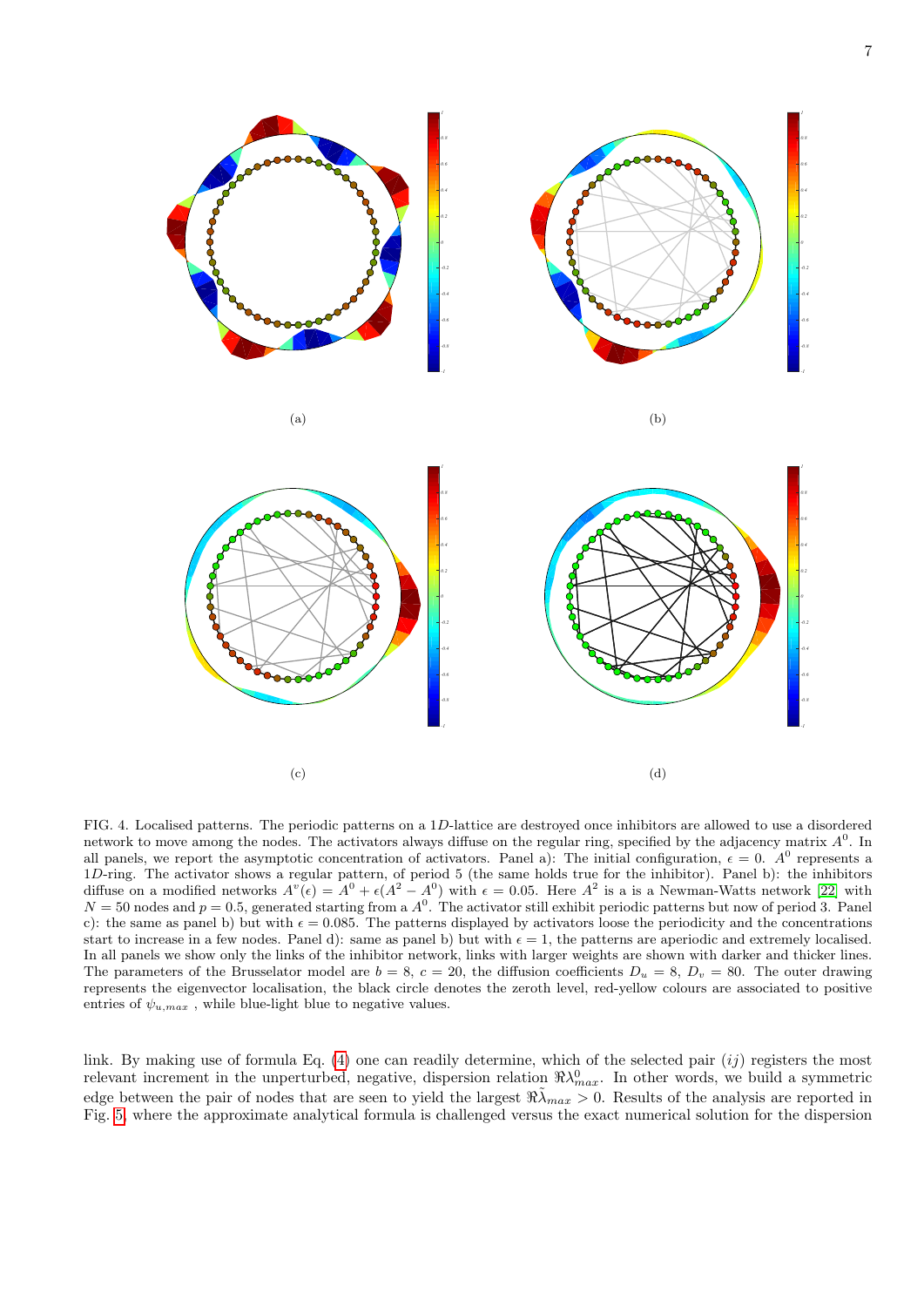

<span id="page-7-0"></span>FIG. 5. Dispersion relation for the multigraph: the original dynamics of the system is controlled via the insertion of a newly added, symmetric and weighted, link, between a pair of nodes  $(ij)$ . Patterns do not exist when both species employ the same network, with adjacency matrix  $A^0$ , to explore the available nodes. Here,  $A^0$  is generated via the WS recipe: the resulting network is made by  $N = 50$  nodes; each node is connected to other 6 nodes of the network ( $\lt k \gt 6$ ) with a rewiring probability  $p = 0.01$ . Patterns can instead develop when the networks that hosts the inhibitor is altered: the modified adjacency matrix reads  $A^v = A^0 + wT^{(ij)}$ , where only one undirected link (ij) has been added. The circles denote the exact dispersion relation numerically computed from Eq. [\(3\)](#page-2-2) and plotted as a function of the strength w. The solid line (red online) refers to the approximated analytical solution, arrested at the first order of the expansion. The black dot-dashed line includes also second order corrections.

relation  $\Re\tilde{\lambda}_{max}$  vs. w. In Fig. [6](#page-8-1) we display the pattern emerging for the Brusselator model. Here, species u is made to diffuse on a WS network  $A^0$  made by  $N = 50$  nodes with  $\lt k \gt 6$  and rewiring probability  $p = 0.01$ . The species v diffuses on the network with adjacency matrix  $A^v = A^0 + T^{(ij)}$ , where the additional link  $(ij)$  is chosen so to maximise the magnitude of the (positive) first order correction computed in Eq. [\(7\)](#page-5-0).

### V. CONCLUSIONS

In this paper we studied the problem of patterns formation in a reaction-diffusion model defined on a multigraph network. This representative scenario can be invoked when distinct families of interacting agents employ distinct paths to reach the same target sites, the node of the networks. The aim of the paper is to analyse how small changes in the topological characteristics of the networks may interfere with the intrinsic ability of the system to yield self-organised patterns, via a symmetry breaking instability of the Turing type. Assuming that the modifications imposed can be traced back to a small scalar parameter, we obtained approximated analytical formulae for the relevant dispersion relation. We can hence foresee the effect of any enforced topological change to the structure of the hosting support, so yielding a machinery which could possibly guide the definition of novel protocols to control the dynamics of the systems on networks [\[14,](#page-10-13) [15\]](#page-10-14). We have in fact shown that patterns can be created (or, alternatively, destroyed) by tuning the characteristic of the networks on which the dynamics take place. Importantly, the macroscopic dynamics can be shaped as sought by adding/deleting one individual weighed link, which therefore acts as a veritable dynamical switcher. We also studied the phenomenon of patterns localisation and explained it in terms of the eigenvector localisation.

### ACKNOWLEDGMENTS

The work of T.C. and M.A. presents research results of the Belgian Network DYSCO (Dynamical Systems, Control, and Optimization), funded by the Interuniversity Attraction Poles Programme, initiated by the Belgian State, Science Policy Office. D.F. acknowledges financial support of the program Prin 2012 financed by the Italian Miur.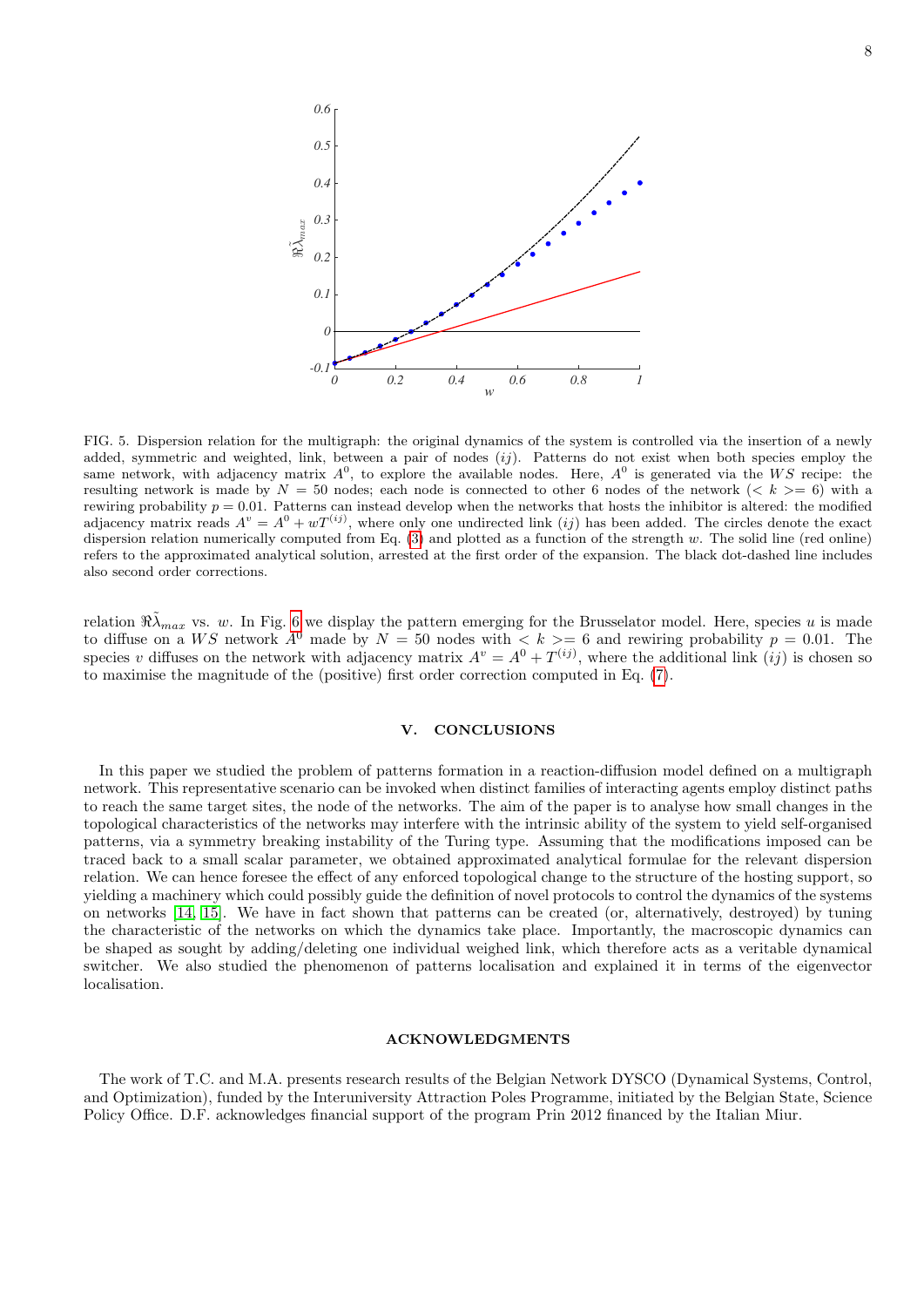

<span id="page-8-1"></span>FIG. 6. Creation of patterns by adding one link.  $A^0$  is a WS network made by  $N = 50$  nodes, where each node is connected to other 6 nodes ( $\langle k \rangle = 6$ ) and a rewiring probability  $p = 0.01$ . Patterns cannot develop when both species evolve on such a networks, because the dispersion relation returns  $\Re\lambda_{max}^0 = -0.0858 < 0$ . By adding the link (*ij*) with weight  $w = 1$  depicted in the figure and using Eq. [\(4\)](#page-3-0) we estimate (at the second order correction),  $\Re\tilde{\lambda}_{max} \sim 0.5270 > 0$ , the exact value being  $\Re\tilde{\lambda}_{max}^{(true)} = 0.4002$ . Panel a): the asymptotic distribution of u and its network  $A^0$ , panel b) the asymptotic distribution of u and its network  $A^v = A^0 + T^{(ij)}$ : the newly added link is clearly visible.

# <span id="page-8-0"></span>Appendix A: Eigenspectrum perturbation method

The eigenvalues problem [\(3\)](#page-2-2) can be cast in the following general form. Given a matrix  $A_0$ , whose eigenvalues and eigenvectors are known, and a small parameter  $\epsilon$ , we wish to determine the eigenvalues of the matrix  $A_0 + \epsilon A_1$ .  $A_1$ acts as a perturbation rescaled by the small scalar quantity  $\epsilon$ .

Let us introduce the matrices  $\Lambda(\epsilon)=diag(\lambda_1(\epsilon),\lambda_2(\epsilon),\ldots\lambda_{2\Omega}(\epsilon))$  and  $\Psi(\epsilon)=\begin{pmatrix} \vec{\psi}_1(\epsilon) & \vec{\psi}_2(\epsilon) & \ldots & \vec{\psi}_{2\Omega}(\epsilon) \end{pmatrix}$  and expand them in powers of  $\epsilon$  as follows:

<span id="page-8-2"></span>
$$
\Lambda(\epsilon) = \sum_{l \ge 0} \Lambda_l \epsilon^l \quad \text{and} \quad \Psi(\epsilon) = \sum_{l \ge 0} \Psi_l \epsilon^l \,, \tag{A1}
$$

where  $\Lambda_0$  stands for the eigenvalues of the unperturbed matrix  $A_0$ ;  $\Psi_0$  (resp.  $\Phi_0$ , to be used later) stands for the matrix whose columns (resp. rows) are the right (resp. left) eigenvectors of  $A_0$ ,  $\vec{\phi}_{0,i}$  (resp.  $\vec{\psi}_{0,i}$ ). Inserting formulae [\(A1\)](#page-8-2) into the eigenvalues problem for the perturbed system  $(A_0 + \epsilon A_1)\Psi = \Psi \Lambda$  and collecting together the terms of same order in  $\epsilon$  beyond the trivial zero-th order contribution, we get

$$
A_0\Psi_l + A_1\Psi_{l-1} = \sum_{k=0}^{l} \Psi_{l-k} \Lambda_k \quad \forall l \ge 1.
$$
 (A2)

Left multiplying the previous equation by  $\Phi_0$  and setting  $C_l = \Phi_0 \Psi_l$  yields:

<span id="page-8-3"></span>
$$
\Lambda_0 C_l - C_l \Lambda_0 = -\Phi_0 A_1 \Psi_{l-1} + C_0 \Lambda_l + \sum_{k=1}^{l-1} C_{l-k} \Lambda_k.
$$
\n(A3)

Eq. [\(A3\)](#page-8-3) contains two unknowns, namely  $C_l$  and  $\Lambda_l$  for all  $l \geq 1$ . To obtain the analytical solution used in the main text we observe that Eq. [\(A3\)](#page-8-3) can be cast in the compact form

<span id="page-8-4"></span>
$$
[\Lambda_0, X] = Y \,, \tag{A4}
$$

where X and Y are  $2\Omega \times 2\Omega$  matrices and [.,.] stands for the matrix commutator. In practice, given  $Y \in \mathbb{R}^{2\Omega \times 2\Omega}$ , one needs to find  $X \in \mathbb{R}^{2\Omega \times 2\Omega}$  solution of  $(A4)$ . Since  $\Lambda_0$  is a diagonal matrix, the codomain of the operator  $[\Lambda_0, \cdot]$  is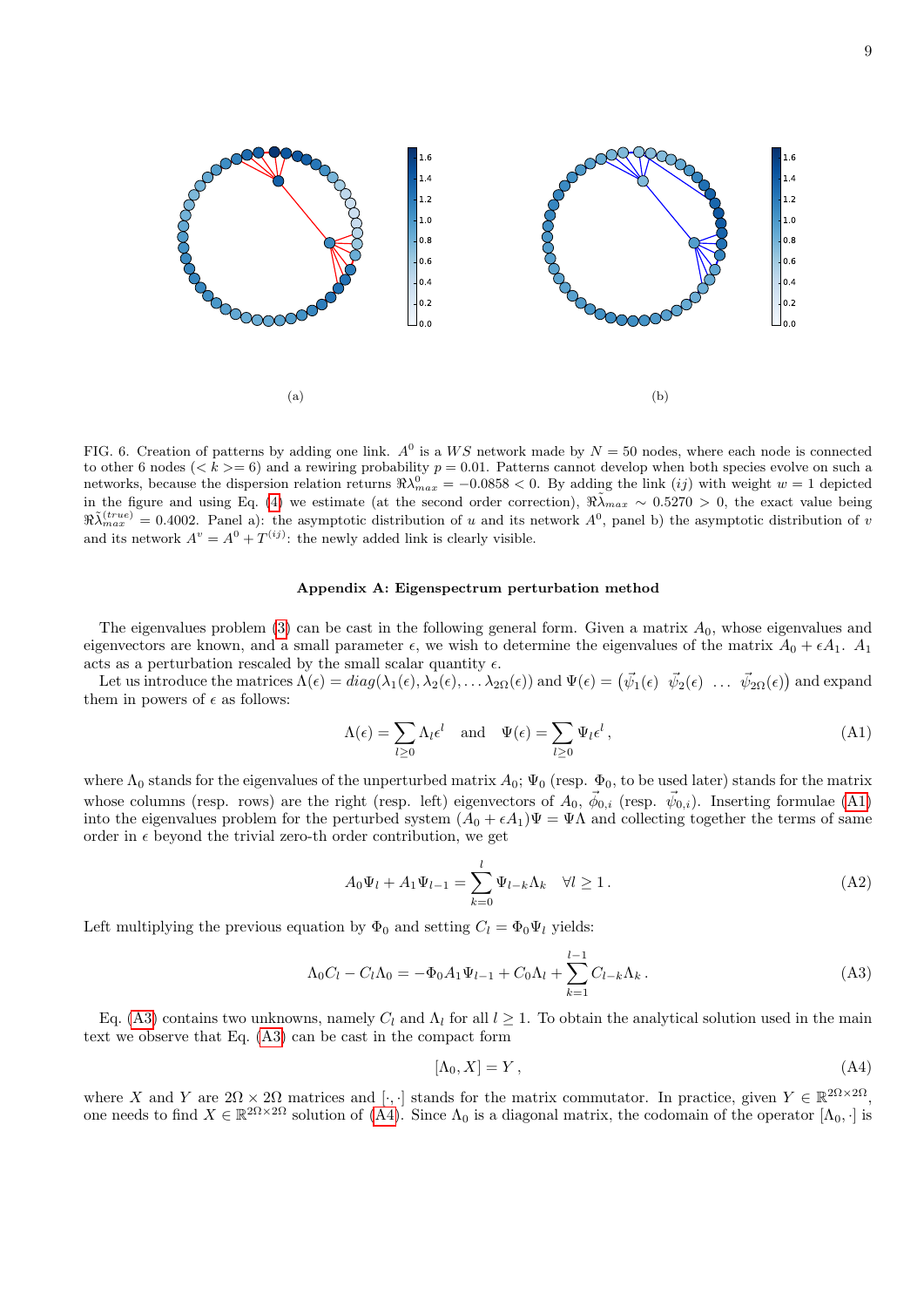formed by all the matrices with zero diagonal. To self-consistently solve [\(A4\)](#page-8-4) it is therefore necessary to impose that  $Y$  has zero diagonal elements. Therefore the matrix  $X$  will have its diagonal elements undetermined.

Because of the above remark one can solve Eq. [\(A3\)](#page-8-3) by setting  $\Lambda_l$  so to cancel the diagonal terms on its right hand side, that is:

<span id="page-9-0"></span>
$$
(\Lambda_l)_{ii} = \frac{(\Phi_0 A_1 \Psi_{l-1})_{ii} - \sum_{k=1}^{l-1} (C_{l-k} \Lambda_k)_{ii}}{\vec{\phi}_{0,i}^T \cdot \vec{\psi}_{0,i}} \quad \text{and } (\Lambda_l)_{ij} = 0 \text{ for } i \neq j,
$$
\n(A5)

where the denominator is nothing but  $(C_0)_{ii}$ . Assuming the eigenvalues of  $A_0$  to be simple, then  $C_l$  is readily found to match:

$$
(C_l)_{ij} = \frac{(-\Phi_0 A_1 \Psi_{l-1})_{ij} + \sum_{k=1}^{l-1} (C_{l-k} \Lambda_k)_{ij}}{\lambda_i^{(0)} - \lambda_j^{(0)}} \text{ if } i \neq j \quad (C_l)_{ii} = 0. \tag{A6}
$$

This latter epression allows us to simplify [\(A5\)](#page-9-0). In fact:

$$
(C_{l-k}\Lambda_k)_{ii} = \sum_h (C_{l-k})_{ih} (\Lambda_k)_{hi} = 0,
$$

and thus the approximated eigenvalues are given by

$$
(\Lambda_l)_{ii} = \frac{(\Phi_0 A_1 \Psi_{l-1})_{ii}}{\vec{\phi}_{0,i}^T \cdot \vec{\psi}_{0,i}} \quad \text{and } (\Lambda_l)_{ij} = 0 \text{ for } i \neq j.
$$
 (A7)

In the case  $l = 1$  the previous formula reduces to:

<span id="page-9-1"></span>
$$
\lambda_i^{(1)} = \frac{\vec{\phi}_{0,i}^T A_1 \vec{\psi}_{0,i}}{\vec{\phi}_{0,i}^T \cdot \vec{\psi}_{0,i}} \quad \text{and} \quad (C_1)_{ij} = -\frac{\vec{\phi}_{0,i}^T A_1 \vec{\psi}_{0,j}}{\lambda_i^{(0)} - \lambda_j^{(0)}} \quad \text{for } i \neq j,
$$
\n(A8)

which is the first order approximation used in the main text.

The second order correction can also be straightforwardly obtained:

<span id="page-9-2"></span>
$$
\lambda_i^{(2)} = \frac{(\Phi_0 A_1 \Psi_1)_{ii}}{\vec{\phi}_{0,i}^T \cdot \vec{\psi}_{0,i}} = \frac{(\Phi_0 A_1 \Phi_0^{-1} C_1)_{ii}}{\vec{\phi}_{0,i}^T \cdot \vec{\psi}_{0,i}},
$$
\n(A9)

where we used the definition  $C_1 = \Phi_0 \Psi_1$ . Observe that  $C_1$  will involve all the eigenvectors and so it does the second order correction. Using the explicit form of  $C_1$  given by Eq. [\(A8\)](#page-9-1) Eq. [\(A9\)](#page-9-2) can be rewritten as:

$$
\lambda_i^{(2)} = -\frac{1}{\vec{\phi}_{0,i}^T \cdot \vec{\psi}_{0,i}} \sum \frac{(\Phi_0)_{im}(A_1)_{mn} (\Phi_0^{-1})_{nk} (\Phi_0)_{kp}(A_1)_{pq} (\Psi_0)_{qi}}{\lambda_k^{(0)} - \lambda_i^{(0)}} ,
$$
\n(A10)

where the sum runs over all the repeated indexes.

Assuming now  $\lambda_i^{(0)}$  to be the largest eigenvalue, namely  $\lambda_i^{(0)} >> \lambda_k^{(0)}$  for all  $k \neq i$ , using the expansion  $1/(1-x) =$  $\sum_{l\geq 0} x^l$  for  $x = \lambda_k^{(0)}$  $\binom{0}{k}$   $\lambda_i^{(0)}$  and recalling that  $\lambda_k^{(0)}$  $(k)$ <sup>(0)</sup>)<sup>*l*</sup>( $\Phi_0$ )<sub>*kp*</sub> = ( $\Lambda_0^l \Phi_0$ )<sub>*kp*</sub> = ( $\Phi_0 A_0^l$ )<sub>*kp*</sub>, we can rewrite the previous formula as follows:

$$
\lambda_i^{(2)} = \frac{1}{\vec{\phi}_{0,i}^T \cdot \vec{\psi}_{0,i}} \sum_{l \ge 0} \sum \frac{1}{(\lambda_i^{(0)})^{l+1}} (\Phi_0)_{im} (A_1)_{mn} (\Phi_0^{-1})_{nk} (\Phi_0 A_0^l)_{kp} (A_1)_{pq} (\Psi_0)_{qi} =
$$
  
\n
$$
= \frac{1}{\vec{\phi}_{0,i}^T \cdot \vec{\psi}_{0,i}} \sum_{l \ge 0} \frac{1}{(\lambda_i^{(0)})^{l+1}} (\Phi_0 A_1 A_0^l A_1 \Psi_0)_{ii} = \frac{1}{\vec{\phi}_{0,i}^T \cdot \vec{\psi}_{0,i}} (\Phi_0 A_1 (\lambda_i^{(0)} - A_0)^{-1} A_1 \Psi_0)_{ii}
$$
  
\n
$$
= \frac{\vec{\phi}_{0,i}^T A_1 (\lambda_i^{(0)} - A_0)^{-1} A_1 \vec{\psi}_{0,i}}{\vec{\phi}_{0,i}^T \cdot \vec{\psi}_{0,i}}.
$$
\n(A11)

Observe that the first term, i.e. neglecting all the terms in the sum but  $l = 0$ , is given by

$$
\lambda_i^{(2)} \sim \frac{1}{\lambda_i^{(0)}} \frac{\vec{\phi}_{0,i}^T (A_1)^2 \vec{\psi}_{0,i}}{\vec{\phi}_{0,i}^T \cdot \vec{\psi}_{0,i}},\tag{A12}
$$